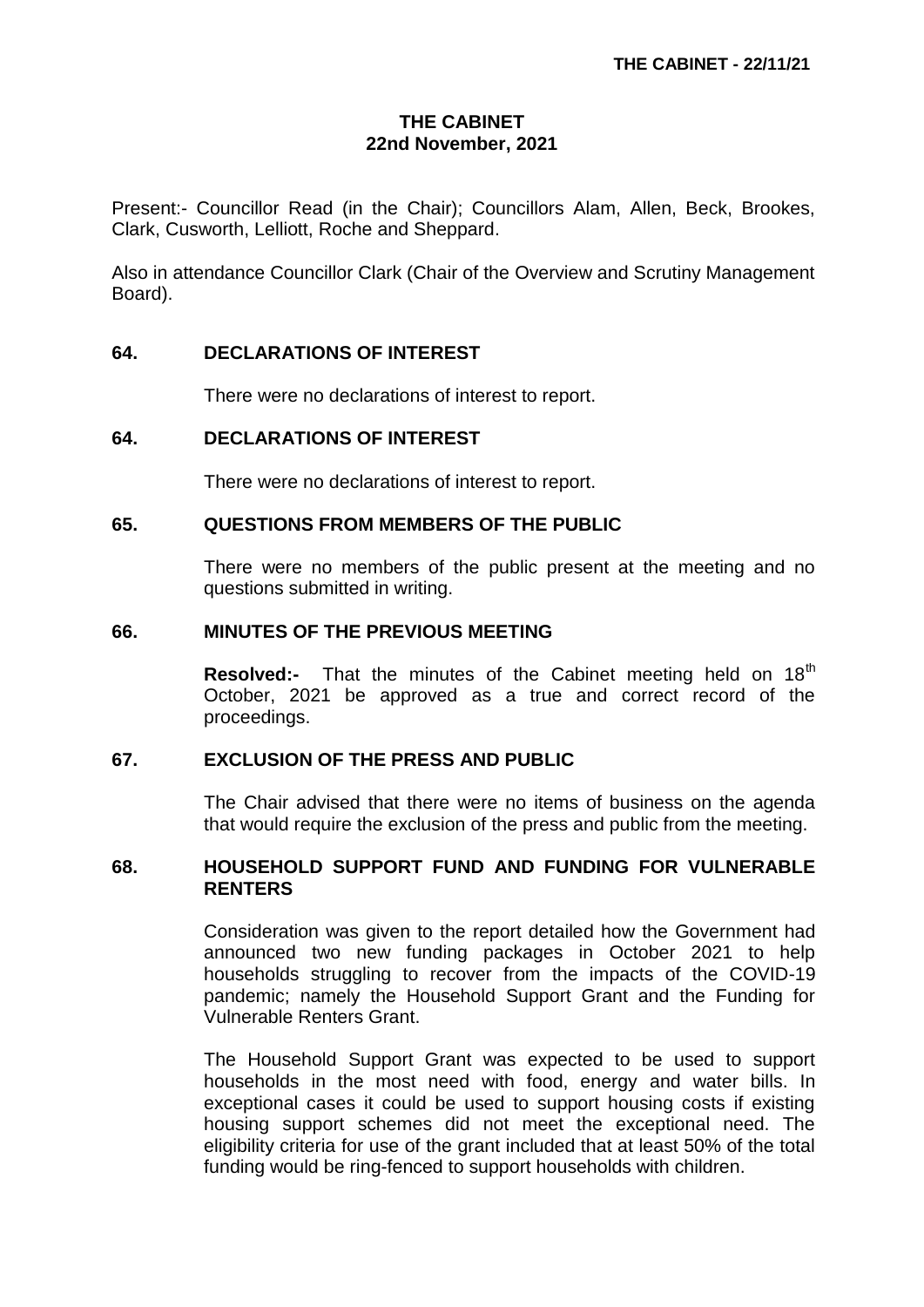It was proposed that the grant be split: £1.1m for food vouchers for those eligible for Free School Meals through to Easter 2022; £1.3m to reduce Council Tax liability for working age households eligible for Council Tax Support. This was originally expressed in the report to be for those in active receipt of support in the current financial year as of 31st October, 2021, however, for clarity this support was for working age households who have received Council Tax Support in the current financial year, as at 4<sup>th</sup> December 2021, not only those eligible for Council Tax Support on 4<sup>th</sup> December 2021; £30k to support local Voluntary and Community Sector organisations to support vulnerable households over Christmas; £30k for eligible households not passported through means and £29,029 as a contingency to be used for the active management of the programme.

The Funding for Vulnerable Renters Grant was also designed to support low-income earners in rent arrears and prevent homelessness for these people. The eligibility was for the funding to be used to minimise evictions from the private rented sector for single people as well as families.

**Resolved:**- (1) That the Household Support Grant of £2,489,029.87 be allocated as follows:-

- a. £1.1m for food vouchers to children eligible for Free School Meals for school holidays through to Easter 2022.
- b. £1.3m to reduce Council Tax liability for working age households eligible for Council Tax Support on  $4<sup>th</sup>$  December, 2021. [For the purpose of clarity, this support is for working age households who have received Council Tax Support in the current financial year, as at  $4<sup>th</sup>$  December 2021, not only those eligible for Council Tax Support on 4<sup>th</sup> December 2021]
- c. £30k to support local VCS organisations to support vulnerable households over Christmas/New Year as a supplement to the Crisis Support SLA.
- d. £30,000 to be available to meet eligible need for households not passported through means.
- e. £29,029, would be held as contingency to be used as part of active management of the grant programme.

(2) That authority be delegated to the Assistant Chief Executive, in consultation with the Cabinet Member for Social Inclusion, to determine revised and final allocations for the Household Support Grant including provision to include new claimants of Council Tax Support who were not eligible on  $4<sup>th</sup>$  December, 2021; the delegation to include provision for other eligible actions within the use of Household Support Fund should it not be possible to achieve full spend of the grant through the approved options.

(3) That the £116,416 new Funding for Vulnerable Renters be allocated to increase prevention activity and make payments to reduce rent arrears where there is a risk of homelessness.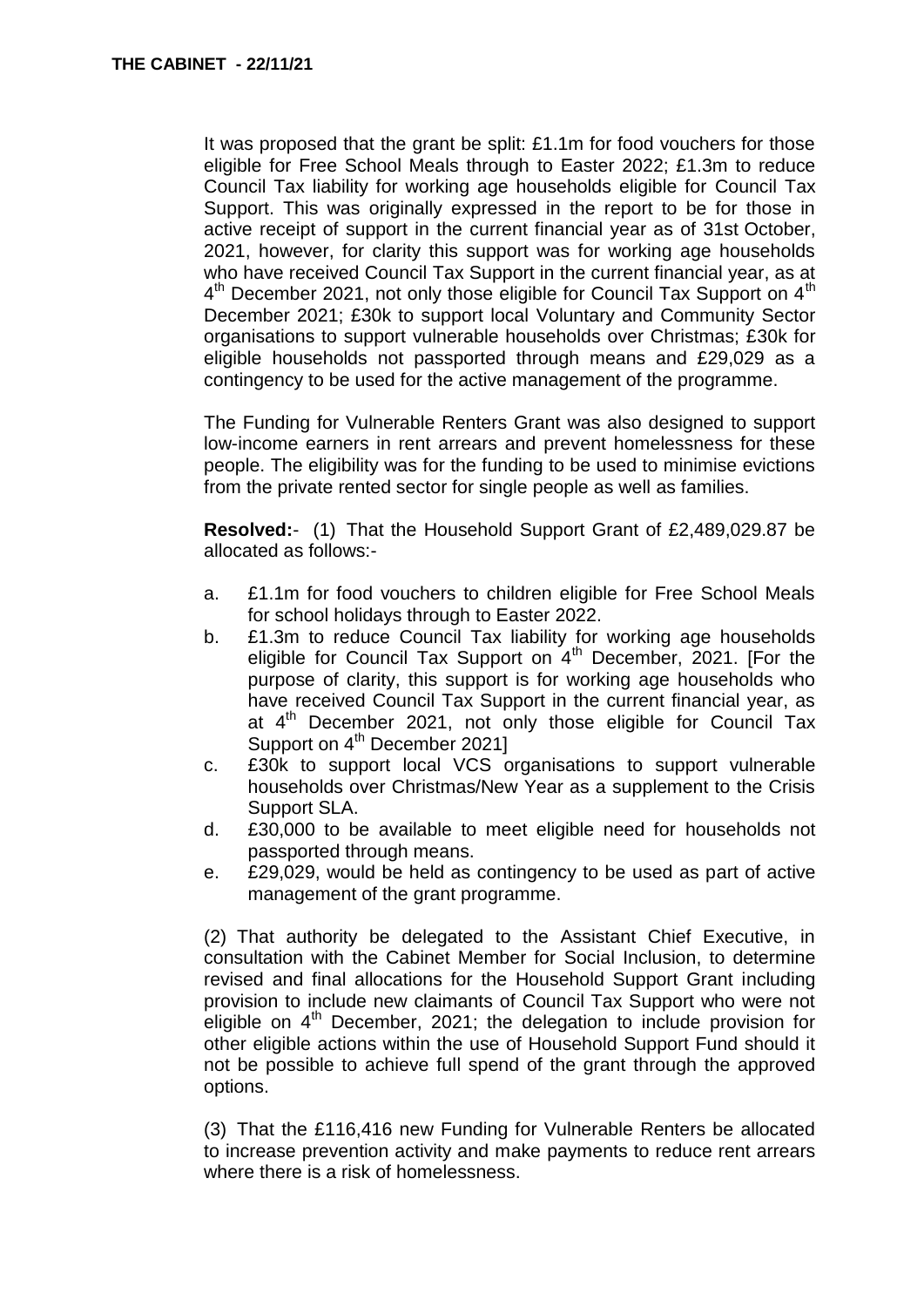(4) That authority be delegated to the Acting Director of Housing, in consultation with the Cabinet Member for Housing, to agree the final scheme based on the engagement with Government.

# **69. PUBLIC HEALTH PROPOSALS FOR RE-COMMISSIONING ROTHERHAM'S ALCOHOL AND DRUGS SERVICE**

Consideration was given to the report which detailed the proposals for the recommissioning of an "all age" model for the Alcohol and Drugs Service with a contract start date of  $1<sup>st</sup>$  April, 2023.

There were currently two services: one for the needs of the adult population in Rotherham and the 'DIVERT' service for children and young people. Both of these Services had been awarded to Change Grow Live under separate tender exercises.

The adult Drug and Alcohol Service provided support to 1,284 Rotherham residents and offered a range of interventions, advice and support such as needle and syringe exchange, naloxone provision and substitute medication.

The children and young person's Service provided advice and education to under 18's with an average of one hundred referrals per year.

Both contracts were due to expire on 31st March, 2023 and it was seen as an opportune time to introduce an "all age" model as opposed to the two separate services. The type of procurement required for the contract was subject to potential reform as a result of the Dame Carol Black review which was attached to the report at Appendix 4.

It was, therefore, proposed that the contract be awarded for a period of five years with annual extension options after that on a year-by-year basis for up to a further five years. The contract length in total would, therefore, be ten years. The reason for this is that it would provide greater stability and acknowledged that this type of Service needed sufficient time to embed and deliver.

**Resolved:-** (1)That the recommissioning of an 'all age' Alcohol and Drug Service and the key change to the service model be approved, which is the move to a specialist pathway covering all ages and procured from one lead provider. This is to enable seamless transition between the services and to enhance the offer for younger service users. Within one pathway, there will be an expectation of separate service offers for young people, alcohol misuse prevention and treatment, drug treatment and recovery from all substance misuse.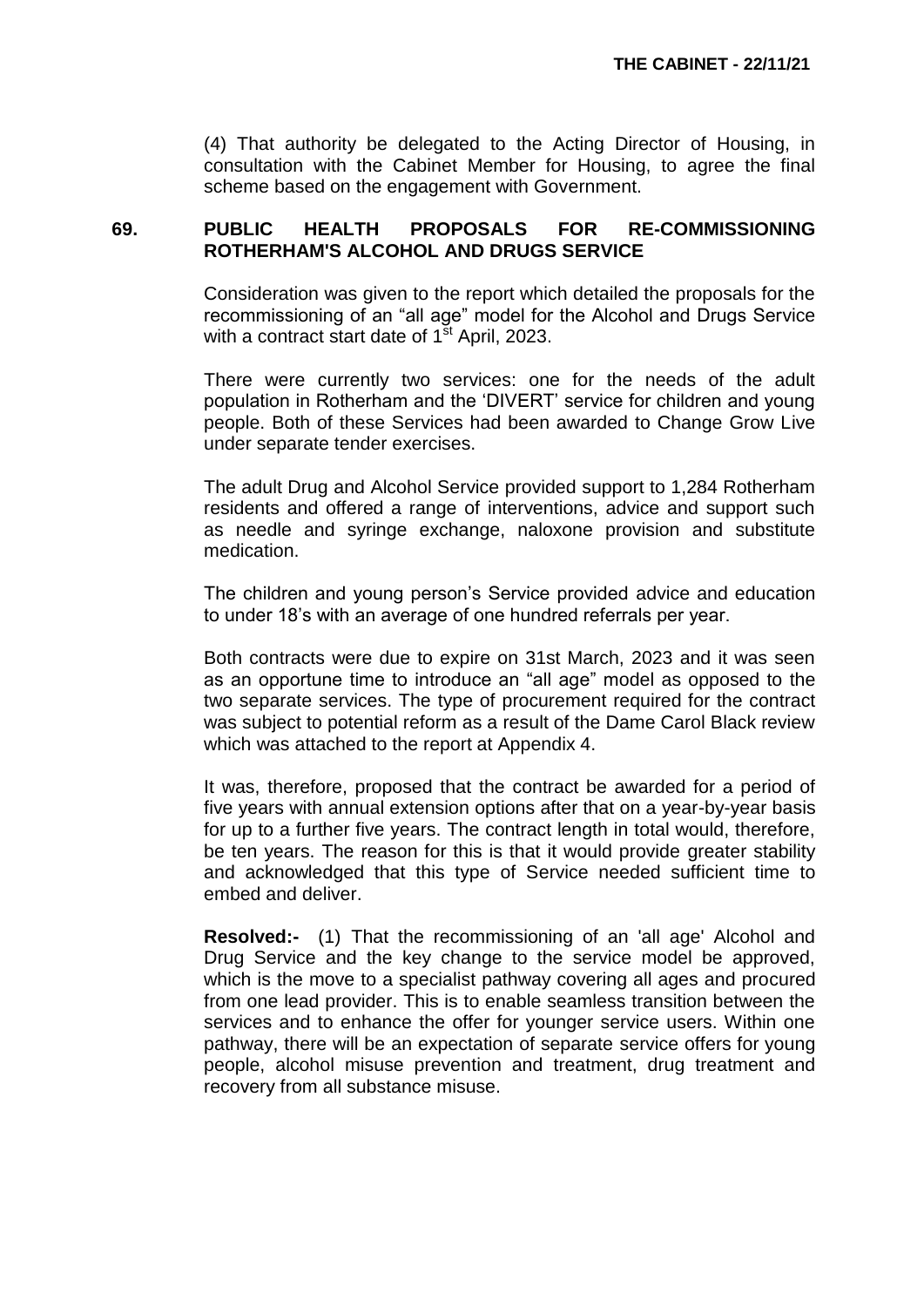(2) That there is recognition that this will take place on the outlined timetable subject to any major update from the forthcoming White Paper - Integration and Innovation: Working together to improve health and social care for all; specifically, in relation the proposals regarding supplier selection.

# **70. 0-19 PUBLIC HEALTH NURSING SERVICES COMMISSIONING**

Consideration was given to the report which provided an agreed update on the recommissioning of Public Health Children's Nursing Services, including an update on procurement options and the specification.

In March, 2021, Cabinet agreed to extend the current contract to March, 2023 with the tender for the new contract due to be published in April, 2022. Since March, 2021 a project group had been established, a needs assessment had been completed, two drafts of the specification had been completed and there had been a period of public consultation.

The specification briefing was attached to the report at Appendix 1 and reflected changes to the guidance in relation to Health Visiting and School Nursing.

A market engagement event held in September, 2021 indicated a reasonable market interest and engagements from a variety of Providers. There were proposed reforms to Provider selection for NHS Services and these would form part of the consideration if implemented prior to the publication of the tender.

The final decision on how to procure the service would be delegated to the Strategic Director of Adult Care, Housing and Public Health and the relevant Cabinet Member.

**Resolved:**- (1) That the good progress made on the recommissioning process against the timeline agreed in March 2021 be noted.

(2) That the parallel timeline of the Health and Care Bill, and its implications in respect of the proposed removal of the current rules for NHS and Public Health Service commissioners when arranging clinical healthcare services be noted.

# **71. SEPTEMBER FINANCIAL MONITORING 2021/22**

Consideration was given to the report which set out in detail the financial position as at the end of September, 2021 and was based on the actual costs and income for the first six months of 2021/22 and forecasted for the remainder of the financial year.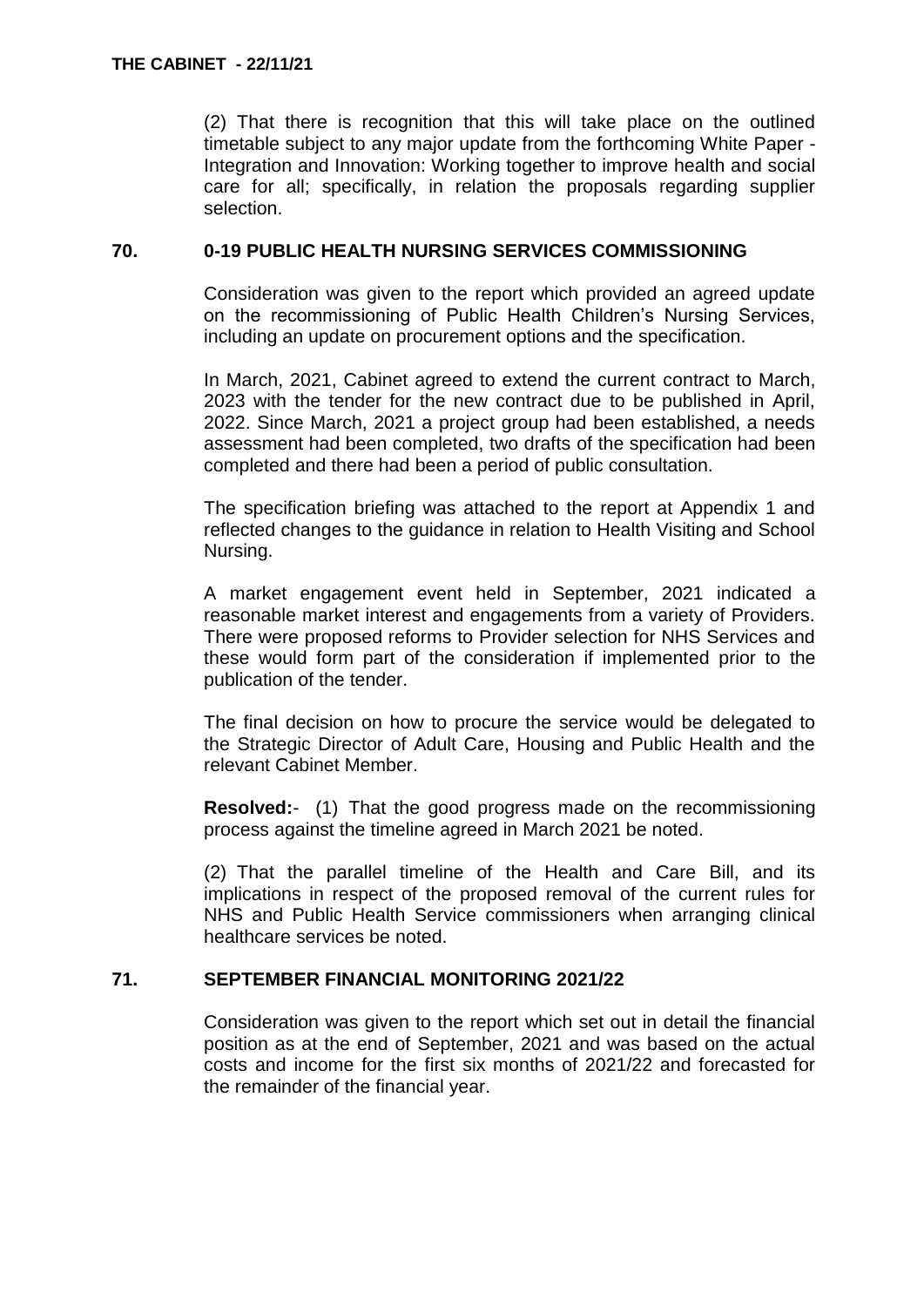Members noted that financial performance was a key element within the assessment of the Council's overall performance framework and was essential to achievement of the objectives within the Council's Policy agenda. The report was the third in a series of monitoring reports for the 2021/22 financial year which would continue to be brought forward to Cabinet on a regular basis.

As at September 2021, the Council expected to deliver the overall outturn within budget for the financial year 2021/22. However, it was noted that the Directorates had a forecast year-end overspend of £9.8m on the General Fund. This was mitigated by the Government's provision of the COVID-19 emergency support grant and Sales, Fees and Charges Income Compensation. However it was noted that the longer-term impacts of COVID-19, Public Health measures and the pace at which services would return to normal was unknown.

The Capital Programme for 2021/22 totalled £192.578m split between the General Fund (£123.578m) and the Housing Revenue Account (£69.000m.) This was a decrease of £1.111m from the position reported at the end of July 2021. The decrease mainly related to the reprofiling of schemes due to delays caused be COVID-19 and the high volume of capital activity taking place nationally that was straining resources.

The report had been considered by the Overview and Scrutiny Management Board as part of the pre-decision scrutiny process and they noted and agreed with the recommendations, subject to a further condition relating to the cancellation of the HS2 leg and the need to press for increased investment.

Cabinet welcomed and endorsed the recommendation.

**Resolved:-** (1)That the current General Fund Revenue Budget forecast of a balanced budget be noted.

(2) That actions continuing to be taken to ensure that a balanced financial outturn is delivered be noted.

(3) That the Capital Programme update be noted.

(4) That the updated position of the Government's Test and Trace Support Payments and Council's Local Scheme for Self-Isolation Support Payments, as per section 2.46 to 2.48 be noted.

(5) That, in light of the cancellation of the HS2 leg, the matter be raised with the South Yorkshire Mayoral Combined Authority, the need to press for increased investment in respect of connectivity for the north, specifically looking at transport improvements and connectivity. This will ensure that this area benefits from Government funding, including access to mainline services for the town of Rotherham.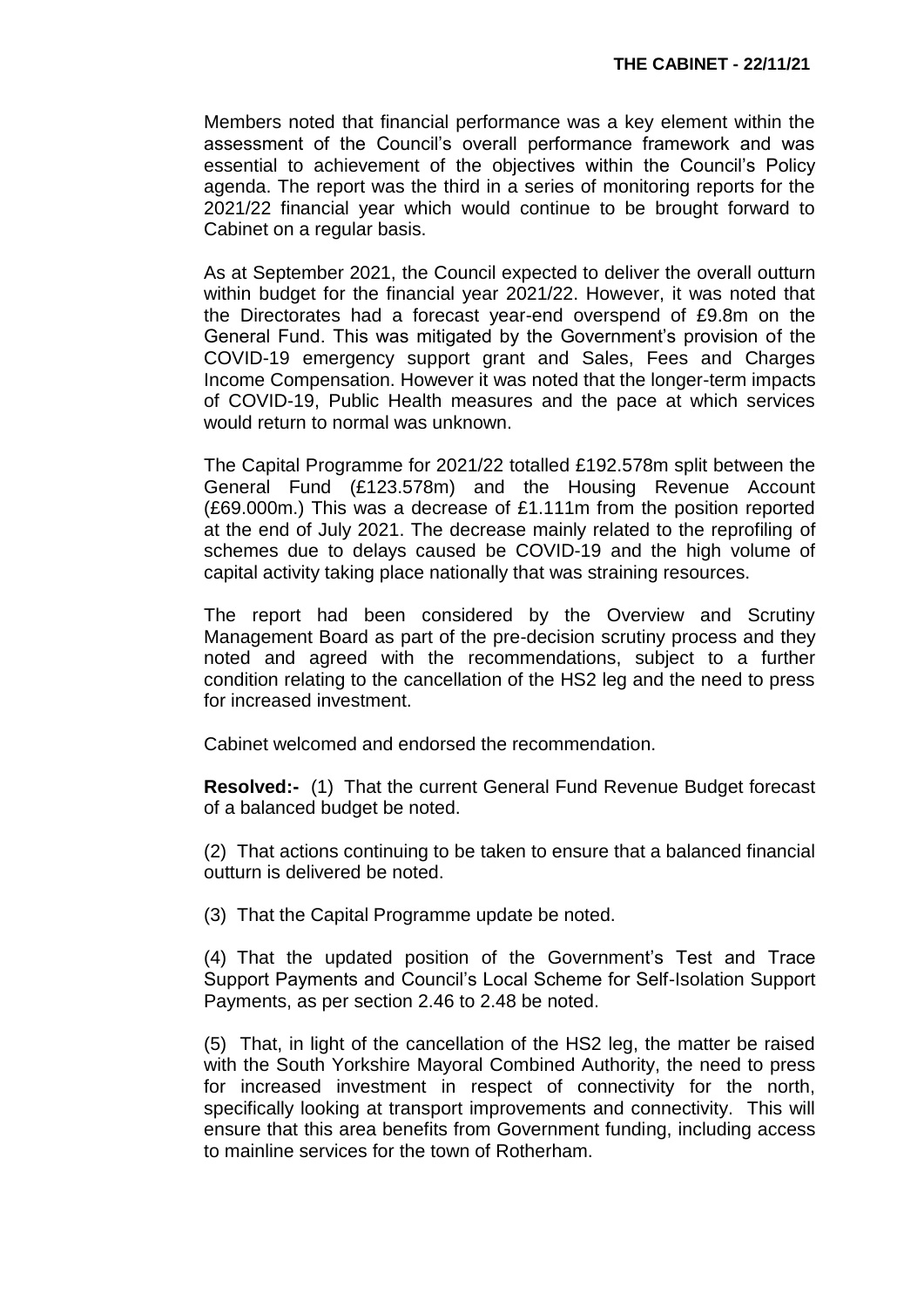### **72. MID-YEAR HOUSING DEVELOPMENT UPDATE REPORT - 2021/22**

Consideration was given to the report which provided an update on the 2021/22 Housing Development Programme which listed a range of Housing Revenue Account (HRA) sites to be developed for housing, along with potential strategic acquisitions.

Good progress had been made on all projects despite the unprecedented challenges caused by COVID-19 and Appendix 2 outlined the progress against the previous recommendations in the September 2020, January 2021 and March 2021 Cabinet reports on the Housing Development Programme.

Paragraphs 1.9 to 1.12 of the report outlined the recommendations approved by Cabinet in March 2021 and the progress made on those recommendations to date such as an indicative bid submitted to Sheffield City Region Brownfield Housing Fund in relation to the Eastwood Housing Development and Kiveton Park, Thurcroft and West Melton small site assemblies.

Other highlights included progress with town centre housing schemes; commencement of works at Chesterhill Avenue and Whinney Hill; completion of Broom Hayes development; completion of ten bungalows across sites in Wickersley and Bramley; approval to sell the Eldertree Road garage site for private development and a successful virtual Housing Developer Summit.

Appendix 1 to the report provided a photographic summary of the progress.

The report had been considered by the Overview and Scrutiny Management Board as part of the pre-decision scrutiny process and the progress made was noted. It was also suggested that Members be consulted and invited to feed into the new local design guide with a view to ensuring new developments were better integrated aesthetically into their surrounding community and that new developers be proactively invited to the housing developer summits.

**Resolved:**- (1) That progress made with the 2021/22 Housing Development Programme be noted.

(2) That Members be consulted and invited to feed into the new local design guide with a view to ensuring new developments are better integrated aesthetically into the surrounding community.

(3) That new developers to the housing market be proactively invited to the housing developer summits.